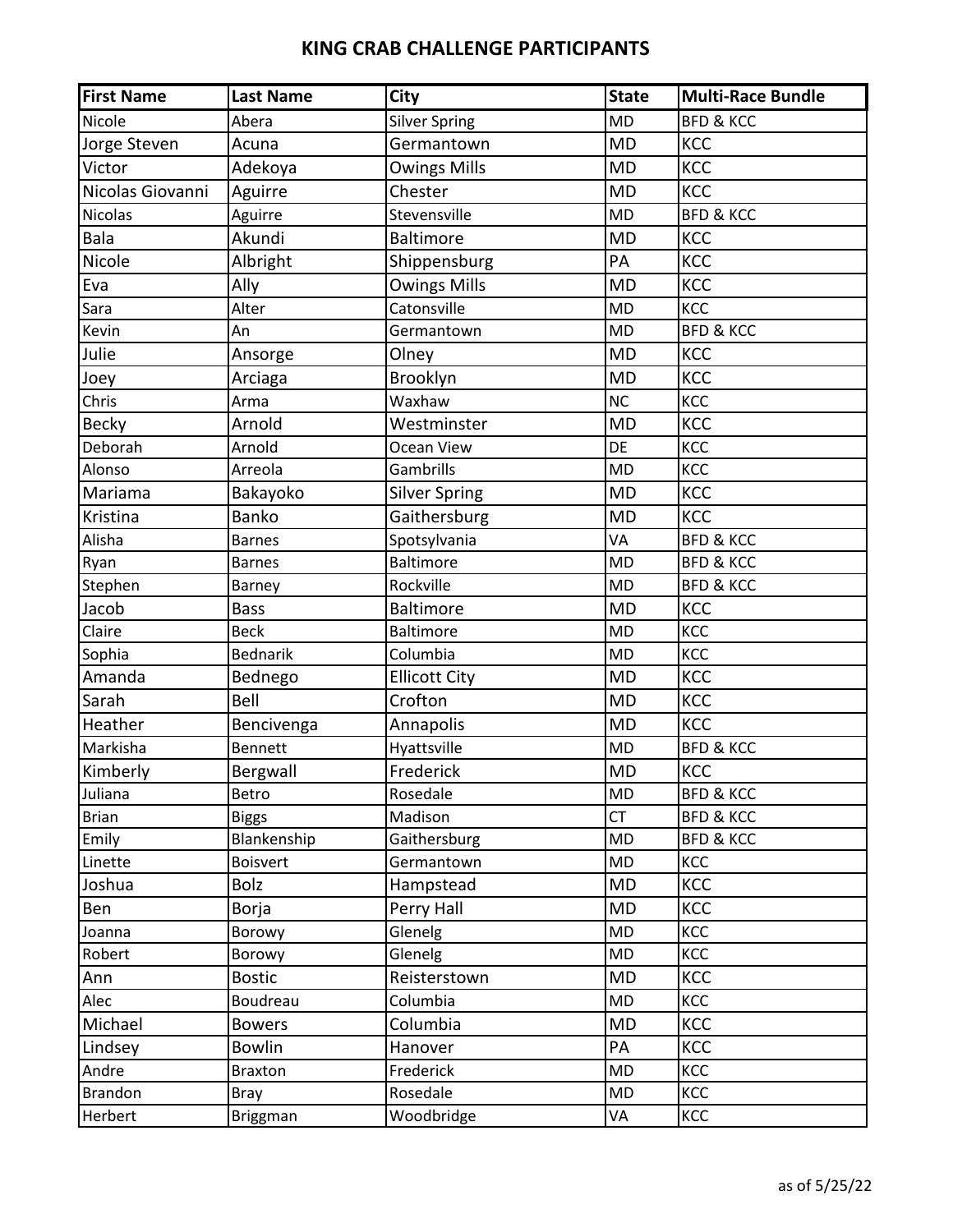| <b>First Name</b> | <b>Last Name</b>  | <b>City</b>          | <b>State</b> | <b>Multi-Race Bundle</b> |
|-------------------|-------------------|----------------------|--------------|--------------------------|
| Catherine         | <b>Brinlee</b>    | Columbia             | <b>MD</b>    | KCC                      |
| Alyssa            | <b>Britt</b>      | <b>Mount Airy</b>    | <b>MD</b>    | <b>KCC</b>               |
| Jeff              | Brown             | Parkville            | <b>MD</b>    | <b>BFD &amp; KCC</b>     |
| Roscoe            | <b>Brunson</b>    | Laurel               | <b>MD</b>    | KCC                      |
| Cedric            | <b>Bullock</b>    | Lorton               | VA           | KCC                      |
| In Suk            | <b>Bullock</b>    | Lorton               | VA           | KCC                      |
| Victor            | <b>Bullock</b>    | Towson               | <b>MD</b>    | KCC                      |
| Ryan              | <b>Burchfield</b> | Columbia             | <b>MD</b>    | <b>BFD &amp; KCC</b>     |
| Marc              | <b>Burger</b>     | Columbia             | <b>MD</b>    | KCC                      |
| Thomas            | <b>Burk</b>       | Parkville            | <b>MD</b>    | <b>BFD &amp; KCC</b>     |
| <b>Brianna</b>    | <b>Burke</b>      | Trenton              | NJ           | KCC                      |
| Ashley            | <b>Burns</b>      | Frederick            | <b>MD</b>    | KCC                      |
| Richard           | <b>Burrowes</b>   | Pikesville           | <b>MD</b>    | <b>BFD &amp; KCC</b>     |
| Natalie           | <b>Burrowes</b>   | Pikesville           | <b>MD</b>    | <b>BFD &amp; KCC</b>     |
| Sid               | <b>Busch</b>      | <b>Goose Creek</b>   | SC           | <b>BFD &amp; KCC</b>     |
| Robert            | <b>Busseau</b>    | Port Deposit         | <b>MD</b>    | <b>BFD &amp; KCC</b>     |
| Tim               | Calhoun           | <b>Ellicott City</b> | <b>MD</b>    | KCC                      |
| Megan             | Campbell          | <b>Bel Air</b>       | <b>MD</b>    | KCC                      |
| Renn              | Cannon            | Columbia             | <b>MD</b>    | KCC                      |
| Jennifer          | Carbaugh          | New Oxford           | PA           | KCC                      |
| David             | Carpenter         | <b>Baltimore</b>     | <b>MD</b>    | KCC                      |
| <b>Brenton</b>    | Carroll           | <b>Ellicott City</b> | <b>MD</b>    | KCC                      |
| Michael           | Carter            | Pasadena             | <b>MD</b>    | KCC                      |
| Joseline          | Castanos          | Hanover              | <b>MD</b>    | <b>BFD &amp; KCC</b>     |
| Julio             | Castillo          | <b>Baltimore</b>     | <b>MD</b>    | KCC                      |
| Jessica           | Castillo          | Hyattsville          | <b>MD</b>    | KCC                      |
| Roberta           | Cathcart          | <b>Ellicott City</b> | <b>MD</b>    | KCC                      |
| Shannon           | Cebron            | <b>Baltimore</b>     | <b>MD</b>    | <b>BFD &amp; KCC</b>     |
| Marci             | Cespedes          | <b>Baltimore</b>     | <b>MD</b>    | <b>BFD &amp; KCC</b>     |
| Benjamin          | Chafe             | Columbia             | <b>MD</b>    | KCC                      |
| Seth              | Chart             | Towson               | <b>MD</b>    | KCC                      |
| Sabrina           | Childs            | Lansdale             | PA           | KCC                      |
| Nicaela           | Chinnaswamy       | <b>Boston</b>        | MA           | <b>KCC</b>               |
| Michael           | Chodos            | Hyattsville          | <b>MD</b>    | KCC                      |
| Christine         | Christensen       | Middletown           | MD           | <b>BFD &amp; KCC</b>     |
| Rodmond           | Churchill         | <b>Silver Spring</b> | <b>MD</b>    | <b>BFD &amp; KCC</b>     |
| Christopher       | Ciemier           | Odenton              | MD           | KCC                      |
| James             | Clapsaddle        | Waynesboro           | PA           | <b>KCC</b>               |
| Jennifer          | Cochran           | Ashburn              | VA           | <b>BFD &amp; KCC</b>     |
| <b>Becky</b>      | Colella           | Monrovia             | <b>MD</b>    | KCC                      |
| Marcia            | Colender          | Hampstead            | <b>MD</b>    | KCC                      |
| Nathaniel         | Colender          | Hampstead            | <b>MD</b>    | KCC                      |
| Megan             | Conrad            | Hanover              | MD           | <b>BFD &amp; KCC</b>     |
| Karlos            | Contreras         | Odenton              | MD           | KCC                      |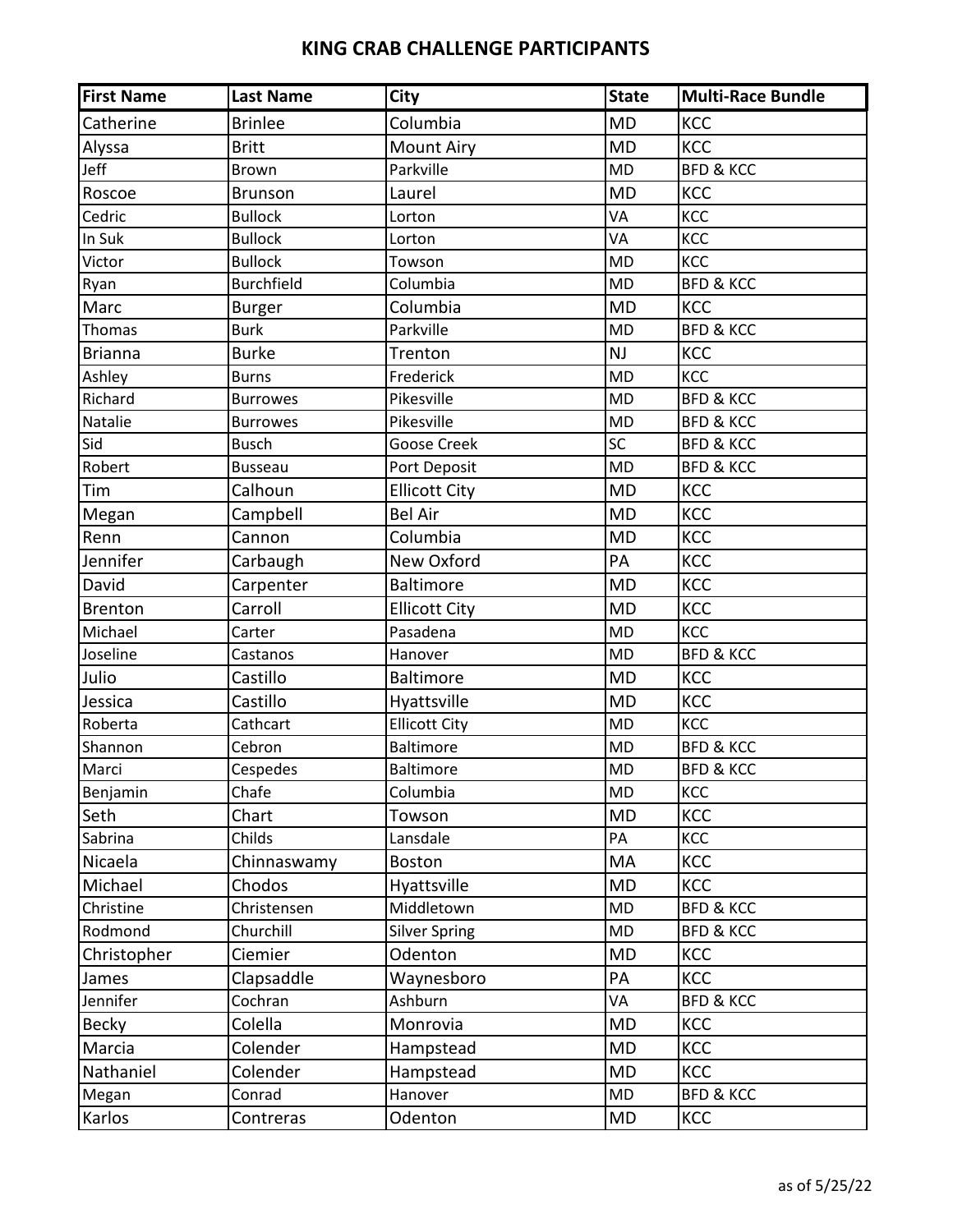| <b>First Name</b> | <b>Last Name</b> | <b>City</b>           | <b>State</b> | <b>Multi-Race Bundle</b> |
|-------------------|------------------|-----------------------|--------------|--------------------------|
| Tracie            | Cook             | Boonsboro             | <b>MD</b>    | KCC                      |
| Carrie            | Cook             | Sykesville            | <b>MD</b>    | KCC                      |
| John              | Coon             | Seven Valleys         | PA           | <b>BFD &amp; KCC</b>     |
| Alicia            | Cordell          | Laurel                | <b>MD</b>    | KCC                      |
| Amanda            | Costley          | finksburg             | <b>MD</b>    | <b>KCC</b>               |
| Melanie           | Cragway          | Parkville             | <b>MD</b>    | <b>BFD &amp; KCC</b>     |
| Robert            | Craig            | <b>Ellicott City</b>  | <b>MD</b>    | <b>KCC</b>               |
| <b>JENER</b>      | <b>CRISOLO</b>   | <b>Baltimore</b>      | <b>MD</b>    | KCC                      |
| Staci             | Daniels          | <b>Silver Spring</b>  | <b>MD</b>    | <b>BFD &amp; KCC</b>     |
| Joy               | Day              | Reisterstown          | <b>MD</b>    | KCC                      |
| Malaika           | Defoe            | Laurel                | <b>MD</b>    | <b>BFD &amp; KCC</b>     |
| Matthew           | Dell             | <b>Baltimore</b>      | <b>MD</b>    | KCC                      |
| Desiree           | Denison          | Essex                 | <b>MD</b>    | KCC                      |
| Ruth              | DeVore           | La Plata              | <b>MD</b>    | KCC                      |
| Jewel             | <b>DeVries</b>   | <b>Ellicott City</b>  | <b>MD</b>    | <b>BFD &amp; KCC</b>     |
| Courtney          | Dickens          | Nottingham            | <b>MD</b>    | <b>KCC</b>               |
| Melia             | Dickinson        | Gaithersburg          | <b>MD</b>    | <b>BFD &amp; KCC</b>     |
| Lola              | <b>Diggs</b>     | Dover                 | DE           | <b>BFD &amp; KCC</b>     |
| Michele           | Dikeman          | Hanover               | <b>MD</b>    | KCC                      |
| Susan             | DiLorenzo        | Severn                | <b>MD</b>    | KCC                      |
| Jaime             | <b>Dix</b>       | <b>Sparrows Point</b> | <b>MD</b>    | KCC                      |
| Katherine         | Dodge            | Reisterstown          | <b>MD</b>    | <b>KCC</b>               |
| Colleen           | Dolnik           | Schenectady           | <b>NY</b>    | <b>BFD &amp; KCC</b>     |
| Andrew            | Domenico         | Ranson                | <b>WV</b>    | KCC                      |
| Deborah           | Donohue          | Towson                | <b>MD</b>    | KCC                      |
| Susan             | Dutra-Komlo      | <b>Brookeville</b>    | <b>MD</b>    | <b>BFD &amp; KCC</b>     |
| <b>Barbara</b>    | <b>Dziedzic</b>  | <b>Baltimore</b>      | <b>MD</b>    | KCC                      |
| <b>APRIL</b>      | Eberwein         | Odenton               | <b>MD</b>    | KCC                      |
| Melissa           | Echalar          | <b>Baltimore</b>      | <b>MD</b>    | KCC                      |
| Shunsuke          | Eguchi           | Hershey               | PA           | KCC                      |
| Cara              | Eisenberg        | <b>Ellicott City</b>  | <b>MD</b>    | <b>BFD &amp; KCC</b>     |
| Cara              | Eisenberg        | <b>Ellicott City</b>  | MD           | <b>BFD &amp; KCC</b>     |
| Eddie             | Elburn           | Columbia              | <b>MD</b>    | KCC                      |
| Mark              | Elky             | Reisterstown          | <b>MD</b>    | <b>KCC</b>               |
| Ron               | Elliott          | Frederick             | MD           | <b>BFD &amp; KCC</b>     |
| Kacy              | Elwood           | Gettysburg            | PA           | KCC                      |
| Ted               | Engelke          | Baltimore             | <b>MD</b>    | <b>KCC</b>               |
| Isabella          | Facchine         | Columbia              | <b>MD</b>    | <b>KCC</b>               |
| Paige             | Falk             | <b>Silver Spring</b>  | <b>MD</b>    | KCC                      |
| Tom               | Falk             | <b>Silver Spring</b>  | <b>MD</b>    | KCC                      |
| Lauren            | Farago           | Gaithersburg          | MD           | KCC                      |
| Dezirae           | Farrell          | Frederick             | MD           | <b>BFD &amp; KCC</b>     |
| Bob               | Farris           | Springfield           | IL.          | <b>BFD &amp; KCC</b>     |
| Christina         | Finkelshteyn     | Montgomery Village    | MD           | <b>BFD &amp; KCC</b>     |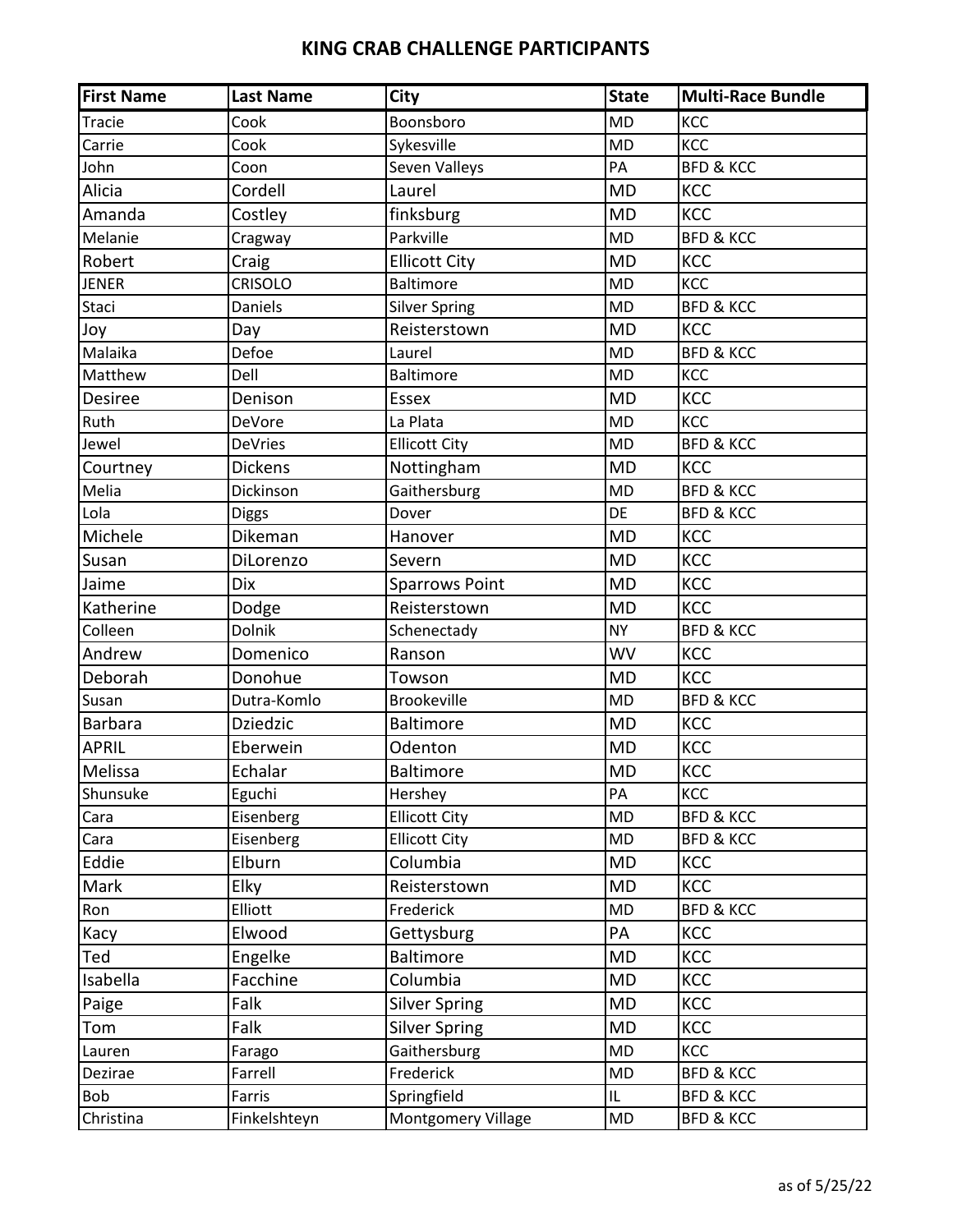| <b>First Name</b> | <b>Last Name</b> | City                | <b>State</b> | <b>Multi-Race Bundle</b> |
|-------------------|------------------|---------------------|--------------|--------------------------|
| Jean              | Fisher           | palmyra             | MI           | KCC                      |
| Nora              | Flack            | Clarksville         | <b>MD</b>    | <b>BFD &amp; KCC</b>     |
| Alison            | Flanigan         | Clarksville         | <b>MD</b>    | KCC                      |
| Eric              | Flanigan         | Clarksville         | <b>MD</b>    | KCC                      |
| David             | Floyd            | Lorton              | VA           | KCC                      |
| Chris             | Foley            | Monmouth Beach      | NJ           | KCC                      |
| Mel               | Foley            | Ashburn             | VA           | <b>BFD &amp; KCC</b>     |
| Thomas            | Foreman          | Frederick           | <b>MD</b>    | KCC                      |
| Josh              | Formwalt         | Catonsville         | <b>MD</b>    | <b>BFD &amp; KCC</b>     |
| Malcolm           | Fox              | <b>Bowie</b>        | <b>MD</b>    | KCC                      |
| Caitlin           | Fox              | North East          | <b>MD</b>    | <b>BFD &amp; KCC</b>     |
| Lenny             | Francioni        | Glen Burnie         | <b>MD</b>    | <b>BFD &amp; KCC</b>     |
| Tammy             | Fritzsch         | Hedgesvilleesu      | <b>WV</b>    | <b>KCC</b>               |
| Jozef             | Gajdos           | <b>Glen Burnie</b>  | <b>MD</b>    | <b>BFD &amp; KCC</b>     |
| Lewyn             | Garrett          | <b>Baltimore</b>    | <b>MD</b>    | <b>BFD &amp; KCC</b>     |
| Nicole            | Gebhard          | Curtis Bay          | <b>MD</b>    | <b>BFD &amp; KCC</b>     |
| Peter             | Gemperle         | Hanover             | <b>MD</b>    | KCC                      |
| Mike              | Gentine          | Crofton             | <b>MD</b>    | <b>BFD &amp; KCC</b>     |
| Megan             | Gerlings         | <b>Beltsville</b>   | <b>MD</b>    | <b>BFD &amp; KCC</b>     |
| Sara              | Ghavidel         | <b>Baltimore</b>    | <b>MD</b>    | <b>KCC</b>               |
| Roland            | Gillette         | Camden Wyoming      | <b>DE</b>    | <b>BFD &amp; KCC</b>     |
| Crystal           | Gist             | <b>Bowie</b>        | <b>MD</b>    | KCC                      |
| Crystal           | Gist             | <b>Bowie</b>        | <b>MD</b>    | KCC                      |
| Sara              | Glaveskas        | Pasadena            | <b>MD</b>    | KCC                      |
| Melissa           | Glenn            | Westminster         | <b>MD</b>    | <b>BFD &amp; KCC</b>     |
| Janice            | Goldie           | Columbia            | <b>MD</b>    | <b>BFD &amp; KCC</b>     |
| Jane              | Goldstein        | <b>Owings Mills</b> | <b>MD</b>    | KCC                      |
| Joey              | Goode            | Odenton             | <b>MD</b>    | KCC                      |
| Smitha            | Gopal            | <b>Baltimore</b>    | <b>MD</b>    | KCC                      |
| <b>Kirk</b>       | Greaves          | Reisterstown        | <b>MD</b>    | <b>BFD &amp; KCC</b>     |
| Crystal           | Green            | Halethorpe          | <b>MD</b>    | <b>KCC</b>               |
| Jamie             | Greene           | Laurel              | <b>MD</b>    | KCC                      |
| <b>Bryce</b>      | Griffler         | Frederick           | MD           | KCC                      |
| Christian         | Gromek           | Abingdon            | MD           | <b>KCC</b>               |
| Sheilanor         | Guarin           | Hagerstown          | MD           | KCC                      |
| Kathryn           | Guzzey           | Bethesda            | MD           | <b>KCC</b>               |
| Nathaniel         | Hachten          | Baltimore           | <b>MD</b>    | <b>KCC</b>               |
| Ashley            | Hackley          | Herndon             | VA           | <b>BFD &amp; KCC</b>     |
| Sue               | Hale             | Laurel              | <b>MD</b>    | <b>KCC</b>               |
| Chris             | Haley            | Gambrills           | <b>MD</b>    | <b>BFD &amp; KCC</b>     |
| Joyce             | Hamba            | New Market          | MD           | KCC                      |
| Jacqueline        | Hamil            | Joppa               | MD           | <b>BFD &amp; KCC</b>     |
| Mark              | Hanna            | Annandale           | VA           | <b>BFD &amp; KCC</b>     |
| Keith             | Hannon           | Middle River        | MD           | <b>BFD &amp; KCC</b>     |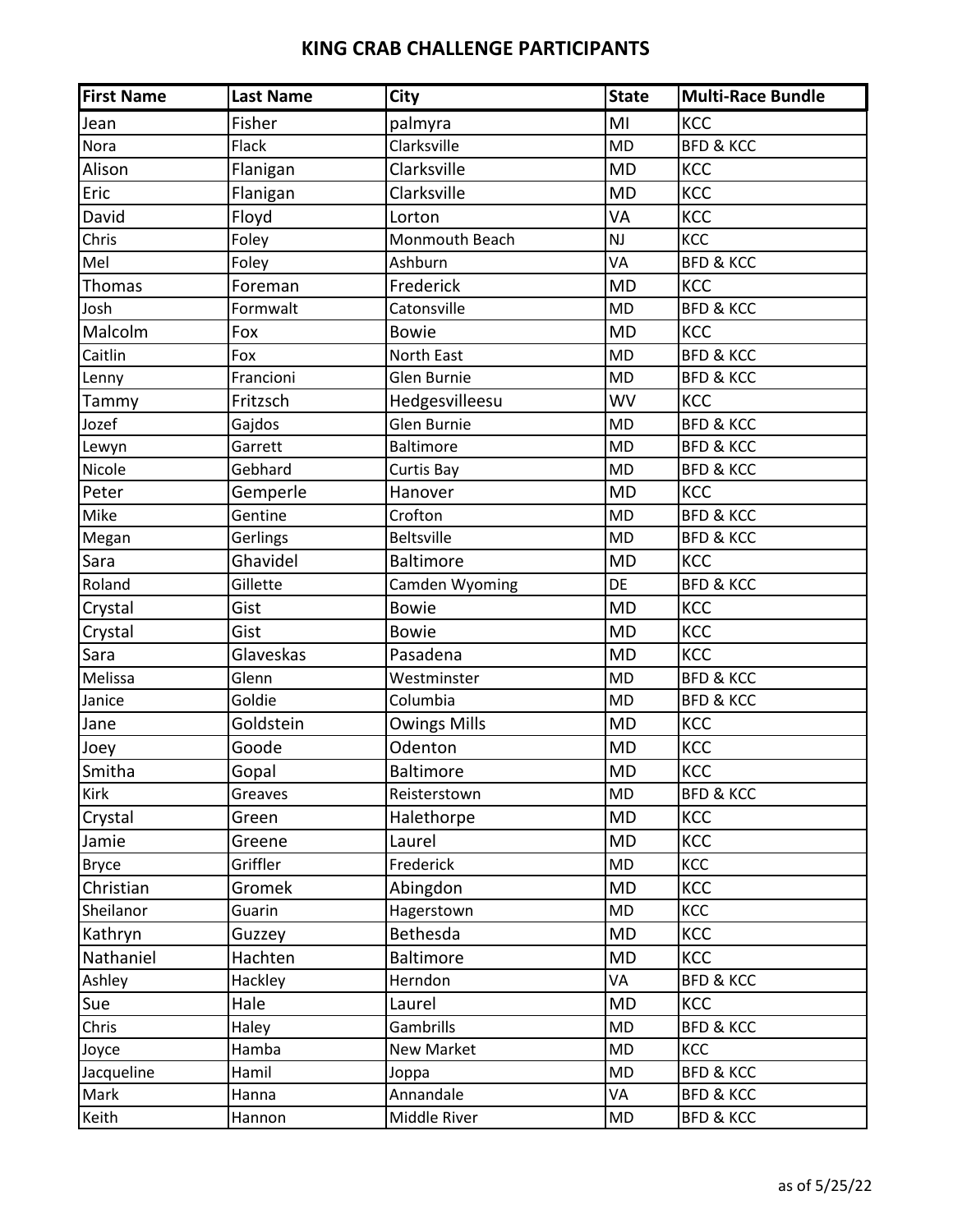| <b>First Name</b> | <b>Last Name</b> | <b>City</b>          | <b>State</b> | <b>Multi-Race Bundle</b> |
|-------------------|------------------|----------------------|--------------|--------------------------|
| Shanda            | Hannon           | Middle River         | <b>MD</b>    | <b>BFD &amp; KCC</b>     |
| Jennifer          | Hansson          | <b>Bel Air</b>       | <b>MD</b>    | <b>KCC</b>               |
| James             | Harden           | Martinsburg          | <b>WV</b>    | KCC                      |
| Ryan              | Haynes           | <b>Brandywine</b>    | <b>MD</b>    | KCC                      |
| Normailed         | Heitjan          | Columbia             | <b>MD</b>    | KCC                      |
| Matthew           | Helminiak        | Sykesville           | <b>MD</b>    | <b>BFD &amp; KCC</b>     |
| Jacob             | Heltzel          | <b>Baltimore</b>     | <b>MD</b>    | <b>KCC</b>               |
| Emily             | Henry            | Waldorf              | <b>MD</b>    | <b>BFD &amp; KCC</b>     |
| Susan             | Henson           | Rockville            | <b>MD</b>    | <b>BFD &amp; KCC</b>     |
| Eric              | Hernandez        | Lawnside             | NJ           | <b>BFD &amp; KCC</b>     |
| Valerie           | Hertz            | <b>Baltimore</b>     | <b>MD</b>    | KCC                      |
| Karen             | Hoff             | New Oxford           | PA           | <b>BFD &amp; KCC</b>     |
| Mike              | Holbrook         | <b>Ellicott City</b> | <b>MD</b>    | KCC                      |
| Rachel            | Holmes           | Keedysville          | <b>MD</b>    | <b>KCC</b>               |
| Phoebe            | Holmes           | Newark               | <b>DE</b>    | <b>BFD &amp; KCC</b>     |
| Lauren            | Holsey           | Catonsville          | <b>MD</b>    | KCC                      |
| Andrea            | Hong             | Glenn Dale           | <b>MD</b>    | KCC                      |
| Sara              | Howard           | Walkersville         | <b>MD</b>    | KCC                      |
| Sarah             | Hugel            | North Beach          | <b>MD</b>    | KCC                      |
| Courtney          | Huntzberry       | Brooklyn             | <b>MD</b>    | KCC                      |
| Katherine         | Huseman          | Lusby                | <b>MD</b>    | KCC                      |
| Donna             | Hyatt            | <b>Ellicott City</b> | <b>MD</b>    | KCC                      |
| James             | Imanian          | Spotsylvania         | VA           | KCC                      |
| Jennifer          | Inocencio        | Salisbury            | <b>MD</b>    | KCC                      |
| Salimah           | Ismail           | Towson               | <b>MD</b>    | KCC                      |
| John              | Jeffcott         | <b>Baltimore</b>     | <b>MD</b>    | KCC                      |
| Bernadette        | Jones            | Annapolis Junction   | <b>MD</b>    | KCC                      |
| Justin            | Jones            | Raleigh              | <b>NC</b>    | <b>BFD &amp; KCC</b>     |
| Sijo              | Jose             | <b>Ellicott City</b> | <b>MD</b>    | <b>BFD &amp; KCC</b>     |
| Srijana           | Joshi            | <b>Silver Spring</b> | <b>MD</b>    | KCC                      |
| Nicole            | Juszczak         | Baltimore            | <b>MD</b>    | <b>KCC</b>               |
| Michelle          | Kaffee           | Rockville            | <b>MD</b>    | KCC                      |
| Stephen           | Kahl             | Sykesville           | <b>MD</b>    | KCC                      |
| Christine         | Kaiser           | Crownsville          | <b>MD</b>    | KCC                      |
| <b>Brian</b>      | Kapur            | Arlington            | VA           | KCC                      |
| Katie             | Keilholtz        | Martinsburg          | <b>WV</b>    | KCC                      |
| Joseph            | Keilholtz        | Martinsburg          | WV           | <b>KCC</b>               |
| Nicole            | Kelly            | Gwynn Oak            | <b>MD</b>    | <b>BFD &amp; KCC</b>     |
| Philemon          | Kendzierski      | <b>Bowie</b>         | <b>MD</b>    | <b>KCC</b>               |
| Karen             | Kibler           | Randallstown         | <b>MD</b>    | KCC                      |
| <b>Brian</b>      | Kincel           | Odenton              | <b>MD</b>    | KCC                      |
| Harry             | <b>King</b>      | Towson               | <b>MD</b>    | KCC                      |
| Ken               | Kirsch           | Trenton              | NJ           | KCC                      |
| Kelly             | Kitzmiller       | Baltimore            | MD           | KCC                      |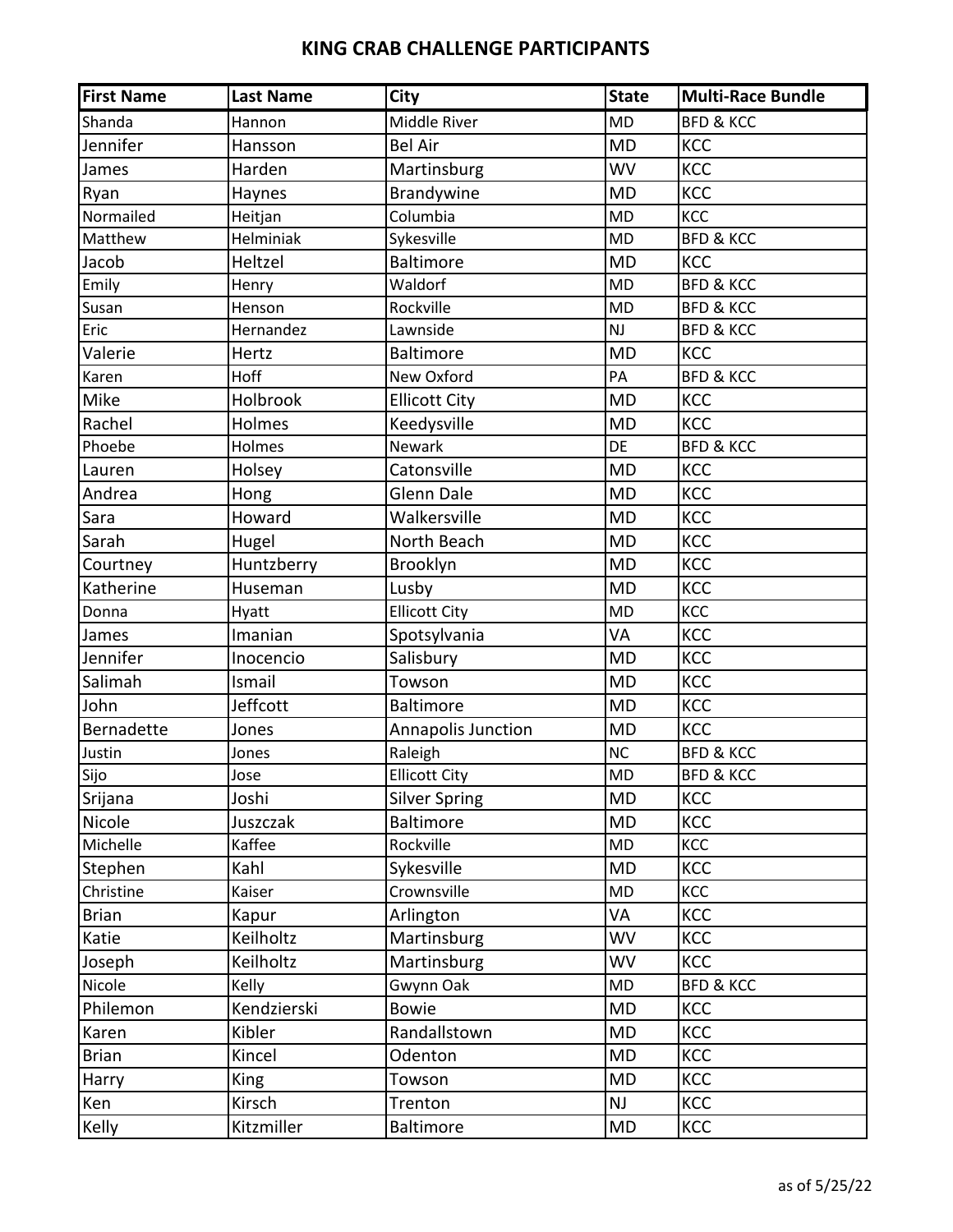| <b>First Name</b> | <b>Last Name</b> | <b>City</b>           | <b>State</b> | <b>Multi-Race Bundle</b> |
|-------------------|------------------|-----------------------|--------------|--------------------------|
| Kathryn           | Knaus            | <b>Baltimore</b>      | <b>MD</b>    | KCC                      |
| Kendra            | Knopp            | <b>Boyds</b>          | <b>MD</b>    | <b>BFD &amp; KCC</b>     |
| <b>Douglas</b>    | Kornreich        | Hanover               | <b>MD</b>    | KCC                      |
| Jonathan          | Kretsch          | Nottingham            | <b>MD</b>    | KCC                      |
| Rachel            | Ladysh           | Odenton               | <b>MD</b>    | <b>BFD &amp; KCC</b>     |
| Jessica           | Lain             | Severn                | <b>MD</b>    | <b>BFD &amp; KCC</b>     |
| Mark              | Lamont           | Pasadena              | <b>MD</b>    | KCC                      |
| <b>Bridget</b>    | Lanahan          | Sykesville            | <b>MD</b>    | KCC                      |
| Mary              | Langford         | Odenton               | <b>MD</b>    | KCC                      |
| Joe               | Laumann          | <b>Baltimore</b>      | <b>MD</b>    | KCC                      |
| Carolyn           | Le               | Hanover               | <b>MD</b>    | KCC                      |
| Stephen           | Lee              | Columbia              | <b>MD</b>    | KCC                      |
| Won               | Lee              | Columbia              | <b>MD</b>    | KCC                      |
| Geoffrey          | Leinenweber      | Rockville             | <b>MD</b>    | KCC                      |
| Pamela            | Lesch            | Fairfax               | VA           | KCC                      |
| Amanda            | Levit            | <b>Baltimore</b>      | <b>MD</b>    | <b>BFD &amp; KCC</b>     |
| Fan               | Li               | Newark                | DE           | <b>BFD &amp; KCC</b>     |
| Faye              | Liberatore       | <b>Ellicott City</b>  | <b>MD</b>    | KCC                      |
| Michael           | Lieske           | <b>Baltimore</b>      | <b>MD</b>    | <b>BFD &amp; KCC</b>     |
| Paul              | Lively           | <b>New Market</b>     | <b>MD</b>    | <b>KCC</b>               |
| Laurie            | Lober            | Rancho Mirage         | CA           | <b>BFD &amp; KCC</b>     |
| Mike              | Loftus           | Severn                | <b>MD</b>    | <b>BFD &amp; KCC</b>     |
| Randy             | Lohman           | Keedysville           | <b>MD</b>    | <b>BFD &amp; KCC</b>     |
| Coeli             | Love             | Catonsville           | <b>MD</b>    | KCC                      |
| Spenser           | Love             | Catonsville           | <b>MD</b>    | KCC                      |
| Lauren            | Lum              | Dover                 | PA           | <b>BFD &amp; KCC</b>     |
| Megan             | Maertz           | <b>Baltimore</b>      | <b>MD</b>    | <b>BFD &amp; KCC</b>     |
| Tanka             | Magar            | Nottingham            | <b>MD</b>    | <b>BFD &amp; KCC</b>     |
| Kerry             | Mahony           | <b>Baltimore</b>      | <b>MD</b>    | <b>BFD &amp; KCC</b>     |
| Jason             | Malnar           | Ijamsville            | <b>MD</b>    | <b>BFD &amp; KCC</b>     |
| <b>Damaris</b>    | Marcano          | Germantown            | <b>MD</b>    | <b>KCC</b>               |
| Jason             | Marker           | Washington            | <b>DC</b>    | <b>BFD &amp; KCC</b>     |
| Genna             | Marr             | Frederick             | <b>MD</b>    | <b>KCC</b>               |
| Jeffrey           | Martindale       | Elkton                | <b>MD</b>    | <b>BFD &amp; KCC</b>     |
| Enrique           | Martinez         | <b>Salinas</b>        | CA           | KCC                      |
| Alexis            | Martinez         | Kingsville            | <b>MD</b>    | <b>BFD &amp; KCC</b>     |
| David             | Mata             | <b>Ellicott City</b>  | <b>MD</b>    | <b>BFD &amp; KCC</b>     |
| Sarah             | Mattos           | Columbia              | <b>MD</b>    | KCC                      |
| Amal              | Mattu            | Edgewater             | <b>MD</b>    | <b>BFD &amp; KCC</b>     |
| Alexander         | Mayberry         | Frederick             | <b>MD</b>    | KCC                      |
| Monica            | McArthur         | <b>Ellicott City</b>  | <b>MD</b>    | KCC                      |
| Erin              | McCloud          | Pasadena              | <b>MD</b>    | KCC                      |
| Jim               | McGuckin         | Wilmington            | DE           | <b>BFD &amp; KCC</b>     |
| Jason             | McLaughlin       | <b>Sparrows Point</b> | <b>MD</b>    | <b>BFD &amp; KCC</b>     |
| Cindy             | McMillen         | Columbia              | <b>MD</b>    | KCC                      |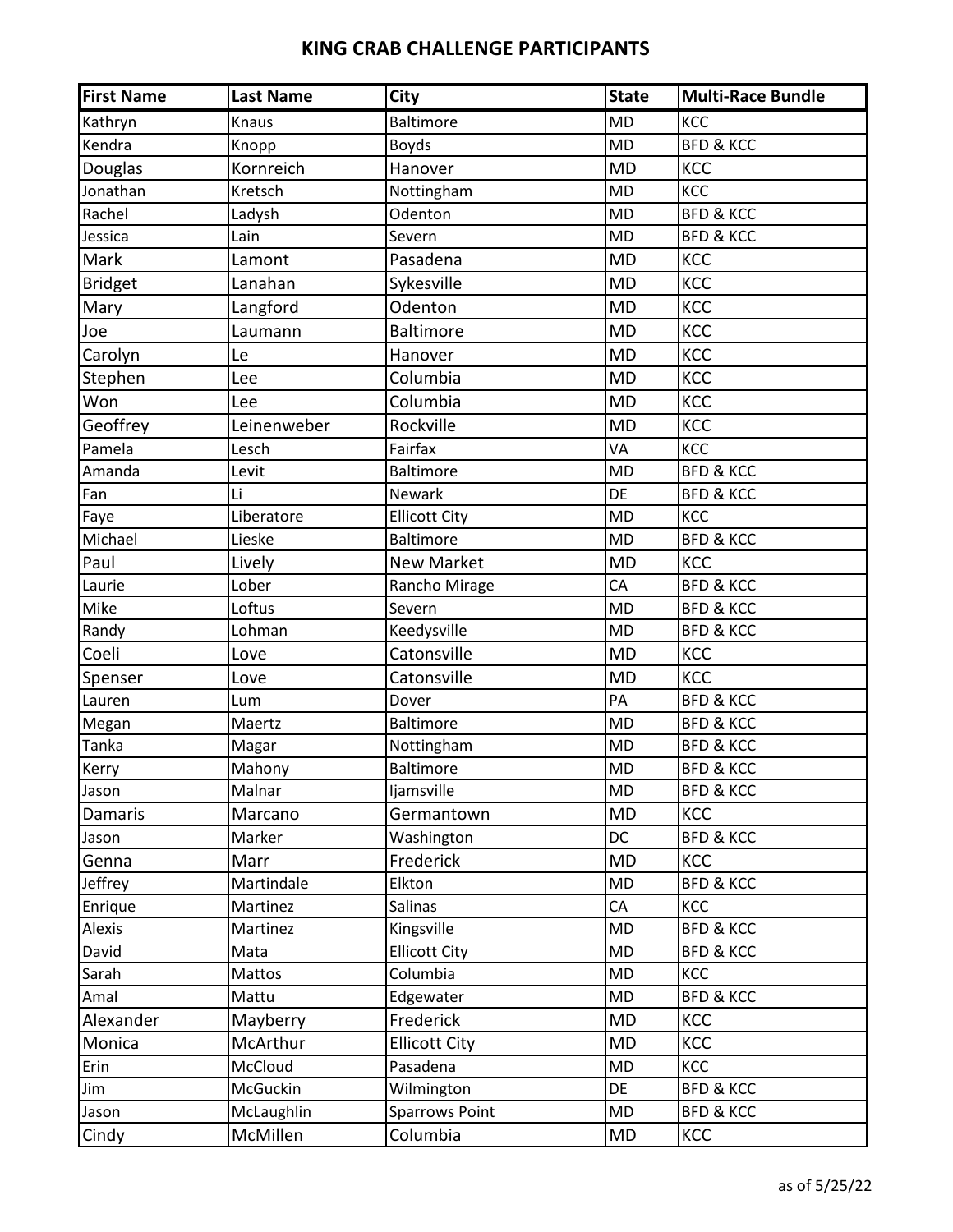| <b>First Name</b> | <b>Last Name</b> | <b>City</b>           | <b>State</b> | <b>Multi-Race Bundle</b> |
|-------------------|------------------|-----------------------|--------------|--------------------------|
| Sean              | McMillin         | Reston                | VA           | <b>KCC</b>               |
| Elizabeth         | McVey-Calunod    | Gordonville           | PA           | <b>BFD &amp; KCC</b>     |
| Parker            | Meek             | <b>Ellicott City</b>  | <b>MD</b>    | KCC                      |
| Amanda            | Merriam          | Sykesville            | <b>MD</b>    | KCC                      |
| Misti             | Michael          | <b>Big Pool</b>       | <b>MD</b>    | KCC                      |
| Jacob             | Miller           | Baltimore             | <b>MD</b>    | KCC                      |
| Libby             | Miller           | <b>Silver Spring</b>  | <b>MD</b>    | <b>KCC</b>               |
| Dean              | Milligan         | <b>Bel Air</b>        | <b>MD</b>    | <b>BFD &amp; KCC</b>     |
| Ashley            | Minicozzi        | Grantville            | PA           | KCC                      |
| Amy               | Misera           | <b>Baltimore</b>      | <b>MD</b>    | KCC                      |
| Rashele           | Moore            | <b>Upper Marlboro</b> | <b>MD</b>    | KCC                      |
| Galen             | Morres           | <b>New Market</b>     | <b>MD</b>    | KCC                      |
| Mason             | Motes            | Parkton               | <b>MD</b>    | KCC                      |
| Alan              | Mulindwa         | Columbia              | <b>MD</b>    | KCC                      |
| <b>Brian</b>      | Muller           | <b>Baltimore</b>      | <b>MD</b>    | <b>KCC</b>               |
| Eliza             | Mummert          | <b>Baltimore</b>      | <b>MD</b>    | <b>BFD &amp; KCC</b>     |
| Jose              | Munoz            | Gaithersburg          | <b>MD</b>    | <b>BFD &amp; KCC</b>     |
| Jason             | Murray           | CARLISLE              | PA           | <b>BFD &amp; KCC</b>     |
| Asuncion          | Musumeci         | Olney                 | <b>MD</b>    | <b>BFD &amp; KCC</b>     |
| Jeyanthi          | Muthiah          | Clarksburg            | <b>MD</b>    | KCC                      |
| Philipp Alexander | Naegele          | Rockville             | <b>MD</b>    | KCC                      |
| Kelli             | Newberry         | Hastings              | MI           | <b>BFD &amp; KCC</b>     |
| Dianne            | <b>Newitt</b>    | Alexandria            | VA           | KCC                      |
| Lynne             | <b>Newitt</b>    | Alexandria            | VA           | KCC                      |
| Eveline           | Norman           | Centreville           | VA           | KCC                      |
| Mark              | Norman           | Centreville           | VA           | KCC                      |
| Katelyn           | O'Brien          | <b>Baltimore</b>      | <b>MD</b>    | KCC                      |
| Grace             | Odom             | Frederick             | <b>MD</b>    | KCC                      |
| Jill              | Odom             | Herndon               | VA           | <b>BFD &amp; KCC</b>     |
| Riley             | Orr              | Baltimore             | <b>MD</b>    | KCC                      |
| Alaba             | Osifade          | Laurel                | <b>MD</b>    | <b>BFD &amp; KCC</b>     |
| Jason             | Overgard         | <b>Ellicott City</b>  | <b>MD</b>    | <b>BFD &amp; KCC</b>     |
| John              | Pacak            | Sykesville            | <b>MD</b>    | KCC                      |
| Lauren            | Pagonis          | Gaithersburg          | MD           | <b>BFD &amp; KCC</b>     |
| Rachel            | Paraoan          | <b>Baltimore</b>      | MD           | KCC                      |
| Amber             | Parks            | White Hall            | <b>MD</b>    | KCC                      |
| Lamont            | Parraway         | Catonsville           | MD           | KCC                      |
| Robin             | Patalon          | Fallston              | MD           | KCC                      |
| Robin             | Patalon          | Fallston              | <b>MD</b>    | KCC                      |
| Kushal            | Patel            | Pasadena              | MD           | <b>BFD &amp; KCC</b>     |
| Joshua            | Perez            | <b>Silver Spring</b>  | <b>MD</b>    | <b>KCC</b>               |
| Andrew            | Plitt            | Bethesda              | <b>MD</b>    | <b>KCC</b>               |
| Sharlynn          | Plows            | Columbia              | MD           | <b>BFD &amp; KCC</b>     |
| Robert            | Pohl             | Marriottsville        | MD           | KCC                      |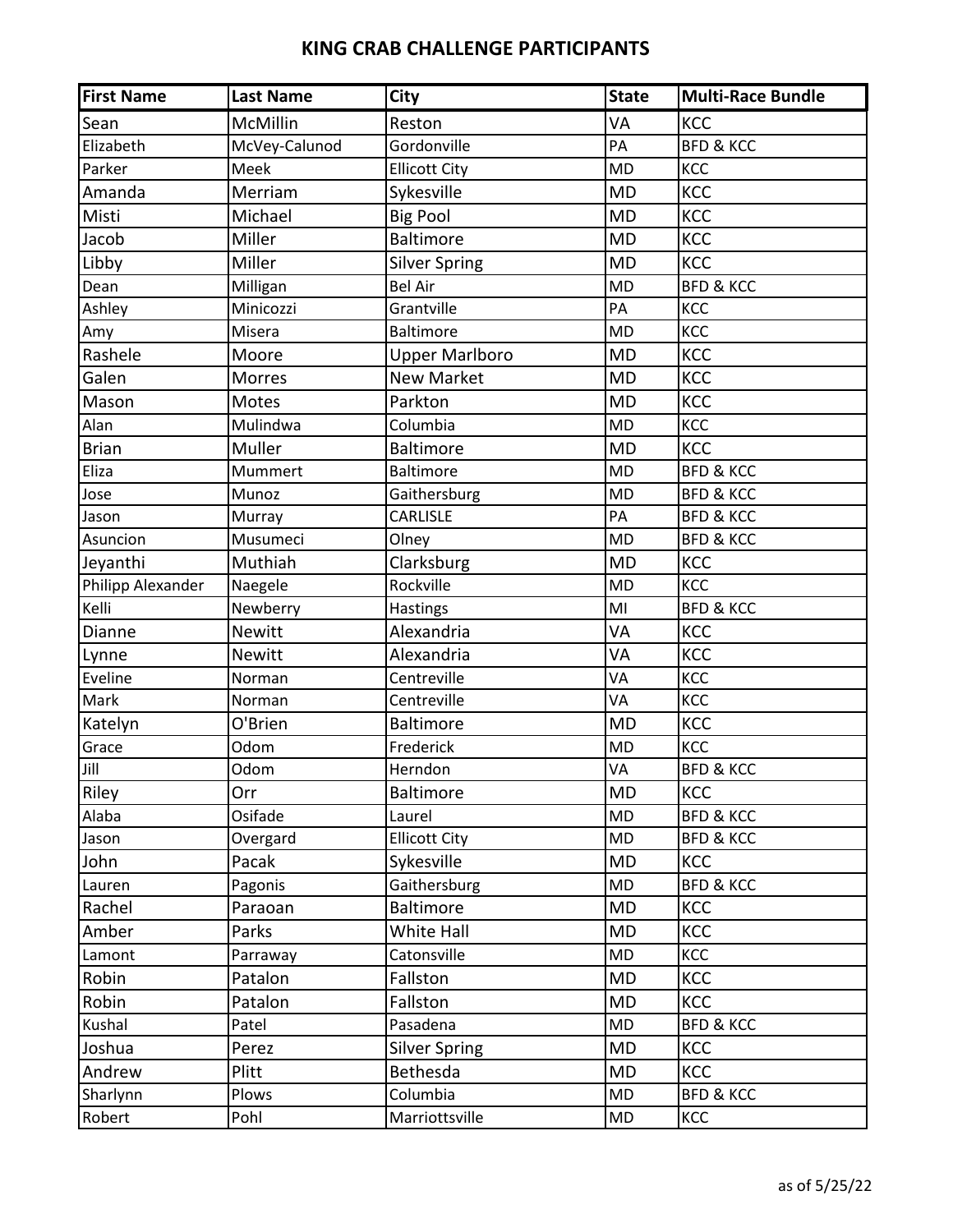| <b>First Name</b> | <b>Last Name</b> | City                 | <b>State</b> | <b>Multi-Race Bundle</b> |
|-------------------|------------------|----------------------|--------------|--------------------------|
| Mindy             | Poore            | Annapolis            | <b>MD</b>    | <b>KCC</b>               |
| Genesis           | Porquin          | Monrovia             | <b>MD</b>    | KCC                      |
| James             | Porte            | <b>Owings Mills</b>  | <b>MD</b>    | KCC                      |
| <b>Brian</b>      | Poullard         | Elkton               | <b>MD</b>    | <b>BFD &amp; KCC</b>     |
| Craig             | Powell           | Alexandria           | VA           | KCC                      |
| Jennifer          | Prager           | Pasadena             | <b>MD</b>    | KCC                      |
| Dan               | Puryear          | Sykesville           | <b>MD</b>    | <b>BFD &amp; KCC</b>     |
| Caytlyn           | Pyle             | Catonsville          | <b>MD</b>    | KCC                      |
| <b>Bernie</b>     | Rabe             | Clarksville          | <b>MD</b>    | KCC                      |
| Joseph            | Remesz-Guerrette | Frederick            | <b>MD</b>    | KCC                      |
| Stacey            | Rice             | Chambersburg         | PA           | KCC                      |
| Mathew            | Richardson       | Towson               | <b>MD</b>    | KCC                      |
| Ryan              | Ridley           | Elkridge             | <b>MD</b>    | KCC                      |
| Nicolette         | Riley            | Towson               | <b>MD</b>    | <b>BFD &amp; KCC</b>     |
| Sarah             | Riley            | <b>Ellicott City</b> | <b>MD</b>    | <b>BFD &amp; KCC</b>     |
| Frank             | Rizzo            | Astoria              | <b>NY</b>    | <b>BFD &amp; KCC</b>     |
| James             | Robertson        | Frederick            | <b>MD</b>    | KCC                      |
| Allie             | Robertson        | Washington           | DC           | KCC                      |
| Carlos Rodriguez  | Rodriguez        | Hyattsville          | <b>MD</b>    | <b>BFD &amp; KCC</b>     |
| Edwin             | Rodriguez        | <b>College Park</b>  | <b>MD</b>    | <b>BFD &amp; KCC</b>     |
| Kayla             | Roebuck          | Pasadena             | <b>MD</b>    | KCC                      |
| Steven            | Rogers           | Kingsville           | <b>MD</b>    | <b>BFD &amp; KCC</b>     |
| Carrie            | Rollins          | Clements             | <b>MD</b>    | <b>BFD &amp; KCC</b>     |
| Shane             | Rose             | Stephenson           | VA           | <b>BFD &amp; KCC</b>     |
| Jane              | Rouse            | Arlington            | VA           | KCC                      |
| Gregory           | Rouson           | Alexandria           | VA           | <b>BFD &amp; KCC</b>     |
| <b>Basil</b>      | Rowell           | Norfolk              | VA           | <b>BFD &amp; KCC</b>     |
| Danielle          | Rowley           | Reisterstown         | <b>MD</b>    | <b>BFD &amp; KCC</b>     |
| Jaime             | Ruprecht         | <b>Bel Air</b>       | <b>MD</b>    | <b>BFD &amp; KCC</b>     |
| Michael           | Russo            | Rockville            | <b>MD</b>    | KCC                      |
| Heather           | Ruszala          | <b>Baltimore</b>     | <b>MD</b>    | <b>BFD &amp; KCC</b>     |
| Edward            | Ruzek            | Waldorf              | <b>MD</b>    | <b>BFD &amp; KCC</b>     |
| Christina         | Sailer-Dolan     | Washington           | <b>DC</b>    | <b>KCC</b>               |
| Angela            | Sakryd           | Severna Park         | <b>MD</b>    | KCC                      |
| Sarah             | Sanchez          | <b>Baltimore</b>     | <b>MD</b>    | <b>KCC</b>               |
| Sarah             | Sanders          | Abingdon             | <b>MD</b>    | KCC                      |
| Dennis            | Sanschagrin      | <b>Ellicott City</b> | MD           | <b>KCC</b>               |
| Melvin            | Santos           | Rosedale             | <b>MD</b>    | <b>KCC</b>               |
| Melinda           | Saraullo         | Shrewsbury           | PA           | <b>BFD &amp; KCC</b>     |
| Natalie           | Sawada           | Red Lion             | PA           | <b>KCC</b>               |
| James             | Scanlon          | Frederick            | <b>MD</b>    | <b>KCC</b>               |
| Timothy           | Schilbach        | Glen Burnie          | <b>MD</b>    | <b>KCC</b>               |
| Christine         | Schlotter        | Shrewsbury           | PA           | <b>BFD &amp; KCC</b>     |
| Jon               | Schraft          | <b>GLEN BURNIE</b>   | MD           | <b>BFD &amp; KCC</b>     |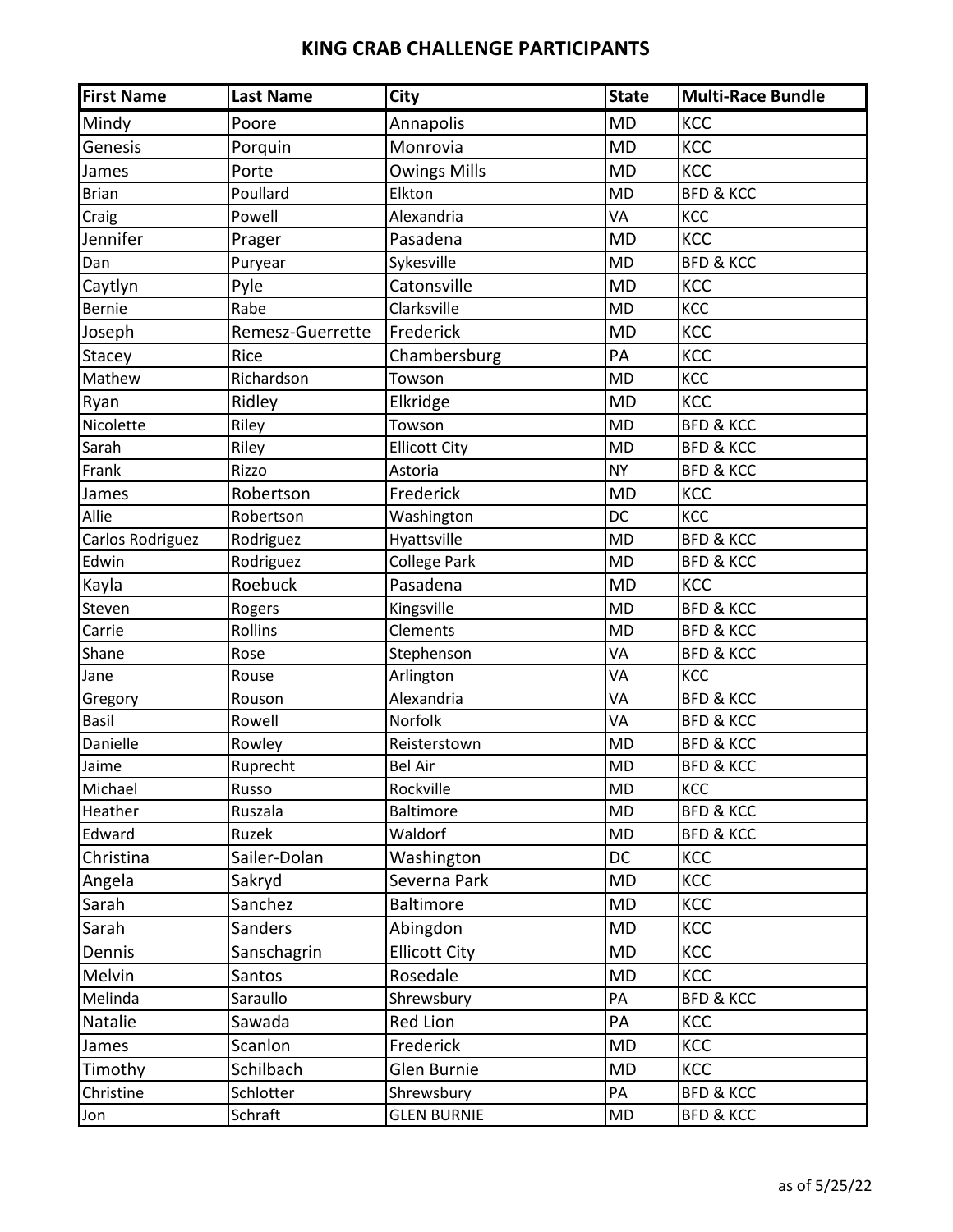| <b>First Name</b> | <b>Last Name</b> | <b>City</b>             | <b>State</b> | Multi-Race Bundle    |
|-------------------|------------------|-------------------------|--------------|----------------------|
| Eric              | Schulman         | <b>Baltimore</b>        | <b>MD</b>    | KCC                  |
| Tommy             | Scott            | <b>Ellicott City</b>    | <b>MD</b>    | <b>BFD &amp; KCC</b> |
| Matthew           | Seidel           | Randallstown            | <b>MD</b>    | <b>BFD &amp; KCC</b> |
| Robert            | Selby            | <b>Baltimore</b>        | <b>MD</b>    | KCC                  |
| <b>Brian</b>      | Sevilla          | <b>Baltimore</b>        | <b>MD</b>    | <b>BFD &amp; KCC</b> |
| Amit              | Shah             | Rockville               | <b>MD</b>    | KCC                  |
| Jacqueline        | Sherwin          | Westminster             | <b>MD</b>    | <b>BFD &amp; KCC</b> |
| Jennifer          | Sherwood         | Severna Park            | <b>MD</b>    | KCC                  |
| Jennifer          | Shields          | Glen Burnie             | <b>MD</b>    | KCC                  |
| Leah              | Shiffman         | Annapolis               | <b>MD</b>    | KCC                  |
| Dana              | Silverman        | Nottingham              | <b>MD</b>    | KCC                  |
| Aubrey            | Simmons          | Middle River            | <b>MD</b>    | KCC                  |
| Angela            | Simmons          | Hanover                 | <b>MD</b>    | KCC                  |
| Charles           | <b>Simms</b>     | Joppa                   | <b>MD</b>    | KCC                  |
| Charli            | Simonds          | Reisterstown            | <b>MD</b>    | <b>BFD &amp; KCC</b> |
| Shannon           | Simpson          | Frederick               | <b>MD</b>    | KCC                  |
| Jamie             | Sinasac          | Stephenson              | VA           | KCC                  |
| Nicole            | Skelly           | Aberdeen Proving Ground | <b>MD</b>    | KCC                  |
| Eric              | Skidmore         | Linthicum Heights       | <b>MD</b>    | KCC                  |
| Richard           | Skolasky         | <b>Baltimore</b>        | <b>MD</b>    | <b>BFD &amp; KCC</b> |
| Joslyn            | Smeal            | York                    | PA           | <b>BFD &amp; KCC</b> |
| Douglas           | Smith            | Severn                  | <b>MD</b>    | KCC                  |
| Andrew            | Smith            | Washington              | DC           | KCC                  |
| Heather           | Stanley          | Catonsville             | <b>MD</b>    | KCC                  |
| Amato             | Stellato         | Olney                   | <b>MD</b>    | KCC                  |
| Meghan            | Stepanek         | Fulton                  | <b>MD</b>    | KCC                  |
| Alicia            | Sterling         | Monrovia                | <b>MD</b>    | <b>BFD &amp; KCC</b> |
| Julie             | Stevenson        | <b>Ellicott City</b>    | <b>MD</b>    | KCC                  |
| Vanessa           | Stiffler-Claus   | Silver Spring           | <b>MD</b>    | <b>KCC</b>           |
| Lincoln           | Stokes           | Gwynn Oak               | <b>MD</b>    | <b>BFD &amp; KCC</b> |
| Richard           | Stone            | <b>College Park</b>     | <b>MD</b>    | KCC                  |
| Kyla              | Stone Floyd      | Lorton                  | VA           | KCC                  |
| Chris             | <b>Street</b>    | Catonsville             | MD           | KCC                  |
| Christopher       | Stromberg        | Frederick               | <b>MD</b>    | KCC                  |
| Jennifer          | Sullivan         | Cockeysville            | MD           | KCC                  |
| Alec              | <b>Sunners</b>   | Towson                  | <b>MD</b>    | KCC                  |
| Joseph            | Sustento         | <b>Baltimore</b>        | <b>MD</b>    | <b>KCC</b>           |
| Brandon           | Swann            | Middletown              | <b>MD</b>    | <b>BFD &amp; KCC</b> |
| Thomas            | Sweet            | Odenton                 | MD           | KCC                  |
| Jennifer          | Tanko            | <b>New Brunswick</b>    | NJ           | KCC                  |
| Edward            | Taylor           | Arlington               | VA           | KCC                  |
| Paul              | Tepper           | Cumberland              | MD           | <b>BFD &amp; KCC</b> |
| Chris             | Tessone          | <b>Silver Spring</b>    | <b>MD</b>    | KCC                  |
| Ebony             | Thomas           | Hanover                 | MD           | KCC                  |